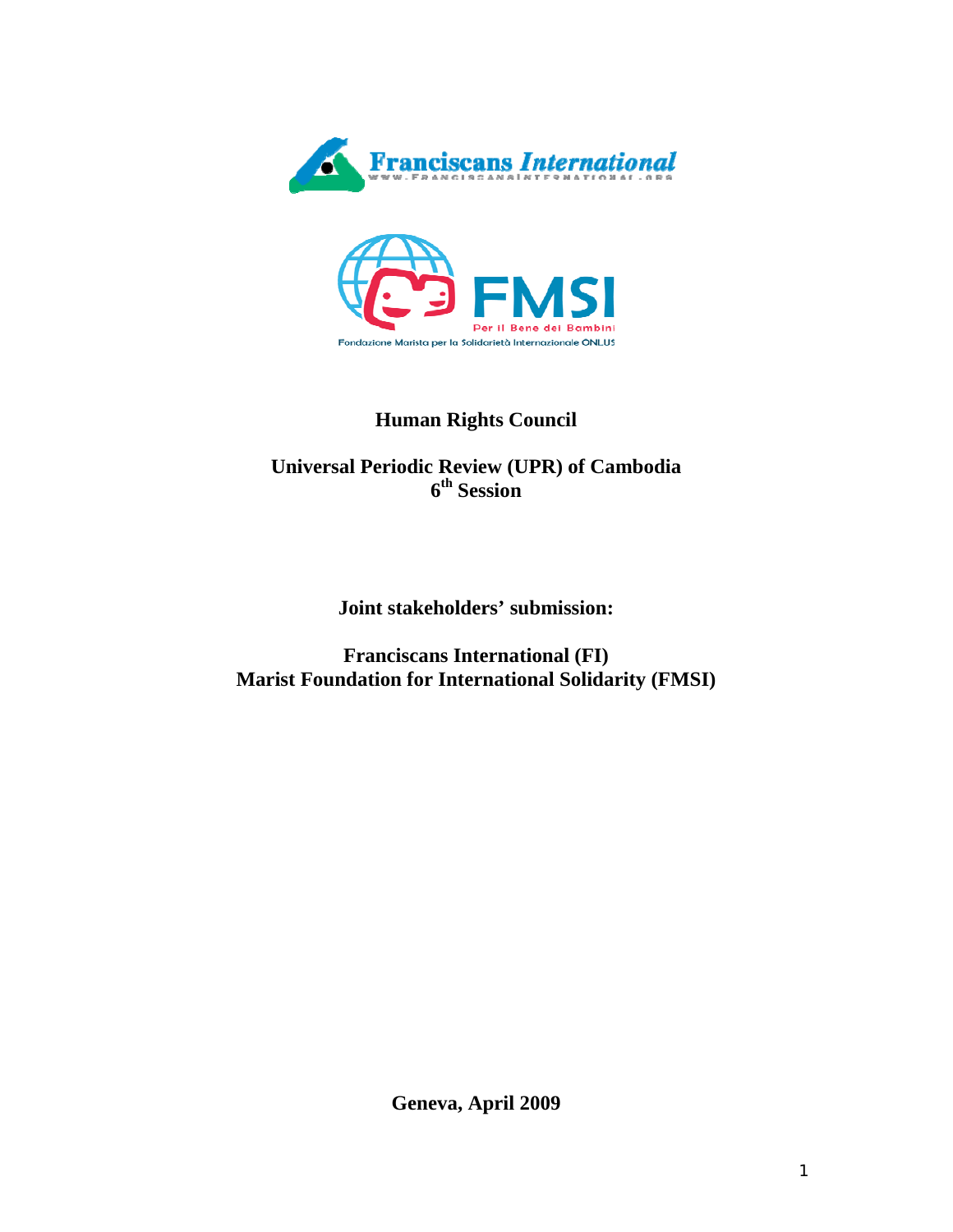## **I. Introduction**

1. This report focuses on the rights of children with disabilities in the educational system of the Kingdom of Cambodia. Young Cambodians with disabilities are among those least likely to be in school. The core subject of this report is access to education, the importance of human rights education, the promotion of the rights of disabled persons, including children and the inadequate remuneration of teachers and its impact on disabled children.

2. Any consideration of education in Cambodia should begin with the reminder that in the period 1975-79, under the Khmer Rouge, 75 percent of teachers, 96 percent of university students and 67 percent of primary and secondary school pupils were killed. Infrastructure and resources were destroyed and the importance of culture, tradition and scholarship diminished.<sup>1</sup> Following democratic elections in 1993, the re-constituted government faced the seemingly impossible task of re-building the education system.

## **A. Scope of international obligations**

3. The Government of Cambodia is a signatory to all major legally binding UN Human Rights Treaties, including the Convention on the Rights of the Child. The government has yet to ratify the Convention on the Rights of Persons with Disabilities.

## **B. Constitutional and legislative framework**

4. The Constitution recognizes the rights of persons with disabilities in Article 74. The National Assembly is presently considering the adoption of the national law on disabilities, first drafted in 2002. The *Education Law of the Kingdom of Cambodia* (2007) outlines in Article 39-*Rights of Disabled Learners*, the commitment of the government to provide education for all children and gives special consideration for students with disabilities. Article 31 asserts the provision of elementary schooling for all children, for school years 1-9.

# **C. Policy measures**

l

5. A joint project between Cambodia and the World Bank, the *Education for All*-*Scale-Up*  Action Program (ESSSUAP)<sup>2</sup> was launched in 2008 for a period of three years and a half. It aims at the expansion of pre-school and primary school components in order to reach the nation's most vulnerable groups of children. Its plan to increase professional and institutional capacity for services is intended for education administrators at all levels: district, provincial and national.

6. In 2008, the Cambodian Ministry of Education, Youth and Sport (MoEYS), published its *Policy on Education for Children with Disabilities*. This document, shaped by the *Child Friendly Schools Policy (2007)*, is currently being implemented throughout the country. It identifies what needs to be done to ensure the right of all children with disabilities to an education equal to that of non-disabled children. If implemented and adequately funded, it will result in schooling for children with disabilities comparable to worldwide standards.

7. The combination of both policies offers promising prospects in basic education for the nation's most vulnerable children, among them the poor and disabled children. There are however familiar and well-entrenched barriers to the successful realization of these goals as

<sup>&</sup>lt;sup>1</sup> T. Clayton, 'Building the New Cambodia: Educational Destruction and Construction under the Khmer Rouge, 1975-1979, 38 (1) *History of Education Quarterly* 1998, p. 1-16. 2 *Education for all*- Fast Track Initiative. Catalytic Fund Decision Memorandum, *Education Sector Support* 

*Scale-Up Action Program* (ESSSUAP), 2008.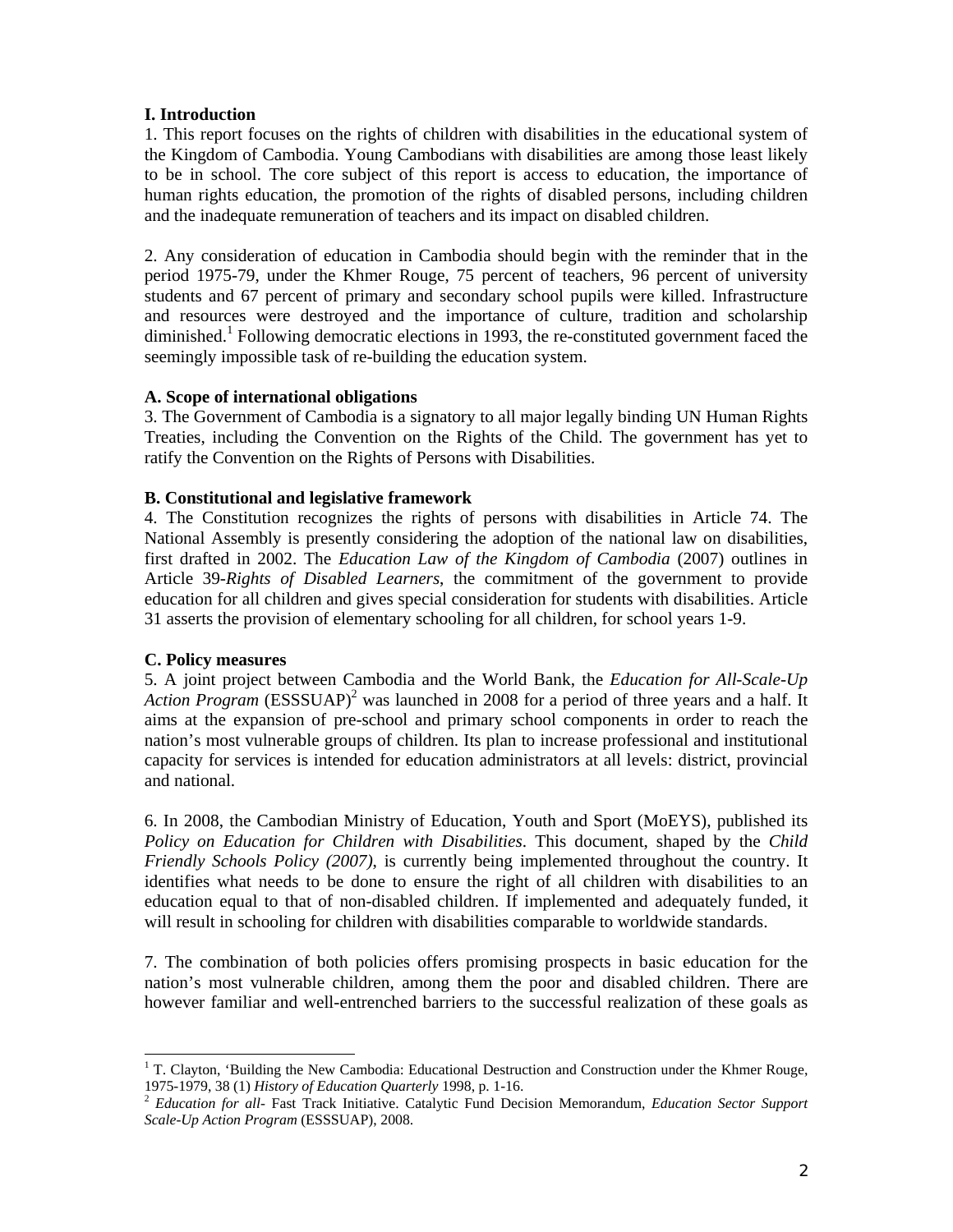explained below. Almost all are dependent on careful planning, adequate funding and robust and sustainable implementation.

# **II. Promotion and Protection of Human Rights on the Ground**

#### **1. Equality and non-discrimination**

 $\overline{a}$ 

8. In a consultation made for this submission<sup>3</sup>, young people with disabilities indicated: 79 percent had been spoken to 'critically' because of their physical disability; 49 percent had been discouraged by someone from attending school because of their disability; 25 percent stated that due to shame and being looked down on by peers and others, they had not begun or continued their schooling in their own villages. Cultural notions and beliefs continue to shape the attitude of Cambodians on disabilities. Assumptions that having a disability also means being less able intellectually are common. More efforts are needed to provide information that overcomes the ignorance and misunderstanding underlying the attitudes of some Cambodians towards people with disabilities.

9. A further area of concern relates to the specific goal of achieving gender equality in primary and secondary education by 2015 (*Education For All*, Goal V). Fewer girls than boys are enrolled in elementary schools and girls account for more drop outs than boys. This takes place in a situation where the drop out rates are a cause for concern. Given the ambivalence of attitudes towards the education of 'able-bodied' girls it seems likely that girls with disabilities would face even more obstacles in their access to schooling. A reluctance to provide their scarce funds for the education of a disabled child—particularly girls—is evident in some families; notably, in remote and very poor areas.<sup>4</sup>

10. Both the ESSSUAP and MoEYS policy statements provide for improvements in this regard. The policy document aims to increase the enrolment of girls with disabilities (Strategy 4), to raise awareness and understanding of disability in the community (Strategy 5), and to ensure that the education system at every level is supportive of this program to improve schooling for children and young people with disabilities (Strategy 6).<sup>5</sup>

# **2. Right to education and to participate in the cultural life of the community**

## **Need for improved statistics to reflect the number of children with disabilities and their needs**

11. In March 2009, the Office of Special Education of MoEYS provided a figure of 70,870 for the number of children and young people with disabilities currently attending government schools throughout the country. That number represents the aggregate of eight categories<sup>6</sup> in

 $3$  For the purpose of this submission, a consultation was made with 142 young Cambodians with physical disabilities. Residents in an NGO supported program so as to be able to attend school or training, these students come from 17 of the country's 24 provinces; are of a 10-27 age range; and have an average age of 15. 57 of them are female. Source: LaValla School for Children with Physical Disabilities and Youth with Disabilities Foundation for Education and Employment (Yodifee), March 2009.

<sup>&</sup>lt;sup>4</sup> Both these issues have been addressed by the Committee on Economic, Social and Cultural Rights in its List of Issues for consideration in Cambodia's initial review, in May 2009. List of Issues, Initial Periodic Report of Cambodia, Committee on Economic, Social and Cultural Rights, 10 Dec 2008, UN Doc. E/C.12/KHM/Q/1, qs. 42-47.

<sup>&</sup>lt;sup>5</sup> Education for all, National Plan 2003-2015, Ministry of Education, Youth and Sport

<sup>&</sup>lt;sup>6</sup> The eight categories of difficulties comprise: seeing, hearing, speaking, moving, feeling (tactile), psychological, learning and fits (epilepsy or hypoglycaemia). A ninth category 'other' is used for persons who cannot be categorized elsewhere.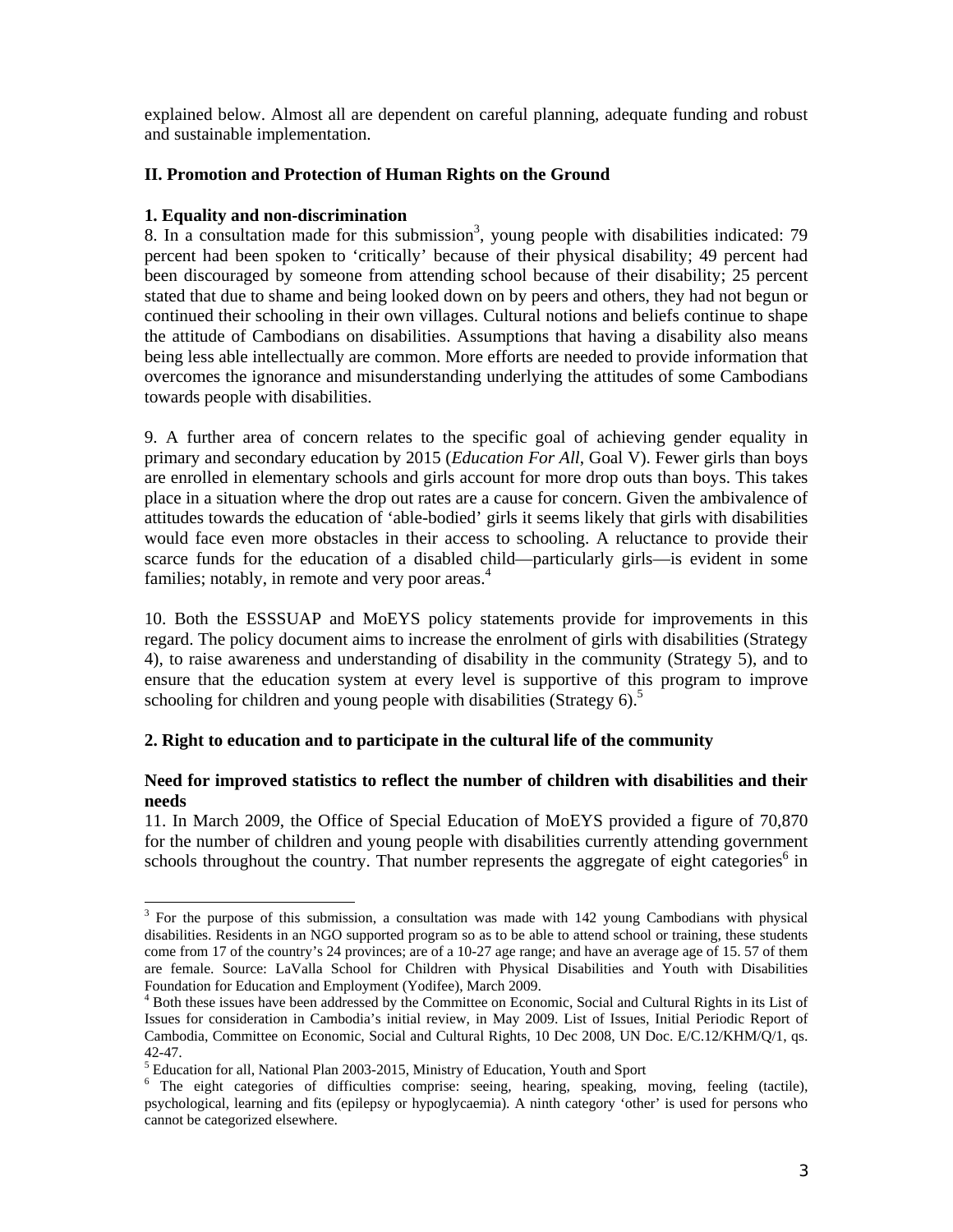which children with disabilities have been identified and listed. Normally, teachers are instrumental in assessing students with any form of disability and categorizing them. The data passes from schools to districts and provinces and then to the central administration. This system excludes children with moderate and severe disabilities<sup>7</sup> as well as those in remote areas, because they are not able to attend mainstream school.

12. Accurate and consistent figures of persons with disabilities are difficult to find. In the past, the Education Management Information Systems (EMIS) has rejected the figures provided by the Office of Special Education as unreliable, but no other similar data has been produced. In mid-2009, it is anticipated that statistics will be taken from the 2008 National Census and processed through EMIS. Although these would be the most reliable figures so far, they would be insufficient to inform the planning presupposed for the ESSSUAP. $8^{\circ}$ 

13. Providing educational programs suited to the different needs will require better data collection and a far better nuanced appraisal. In 2007 MoEYS began a strategy of mapping communities in order to identify and represent children of school age.

#### **Need for extensive human rights education**

 $\overline{a}$ 

14. There is a need for extensive education programs to better inform ordinary citizens about their rights and the rights of others, notably those regarding persons with disabilities and basic and free education among other human rights and fundamental freedoms. People are not in a position to exercise their rights if they are not aware of those rights—thus making human rights education an essential requirement.

15. It must be acknowledged that government agencies together with local teachers and national and international organizations working with Cambodians with disabilities have a commendable record for public education initiatives. Anecdotal evidence suggests that there is a discernible change of attitudes towards disability among Cambodians, both the general population and among those in a position to shape policy. However, much remains to be done to inform people, especially in remote rural areas, about the need and value of education, the right to free schooling and the rights of people with disabilities.

#### **Access to education and opportunities for families with disabled children**

16. Families with intellectually disabled children are often overlooked. Many have little or no understanding of the nature of the disability and they cannot turn anywhere for help other than other than family and village community. They have vain hopes for health improvement, schooling and employment; and they are frequently condemned to even greater poverty because one or two potential income earners, usually the mother, must stay at home and care for the child.

17. A large number of families have no notion of what they might expect from the government by way of schooling and other services for their disabled children. As revealed in a survey, one in four parents interviewed are not aware of their child's right to a free, basic education.<sup>9</sup> For those who are aware, the high costs related to "informal payments" (see p. 25 below) and travel costs of disabled children, represent a high burden which exacerbates their

 $<sup>7</sup>$  The need of these children is not for "special education" where special education means formal education at a</sup> slower pace, but for an alternative program of life skills and pre-vocational training.

<sup>&</sup>lt;sup>8</sup> The ESSSUAP document details a plan to finance the implementation of a two-phase methodology to identify and screen children for disabilities commencing with the 2009-10 school year.

<sup>&</sup>lt;sup>9</sup> The Impact of Informal School Fees on Family Expenditures, October 2007, NEP (NGO Partnership Study).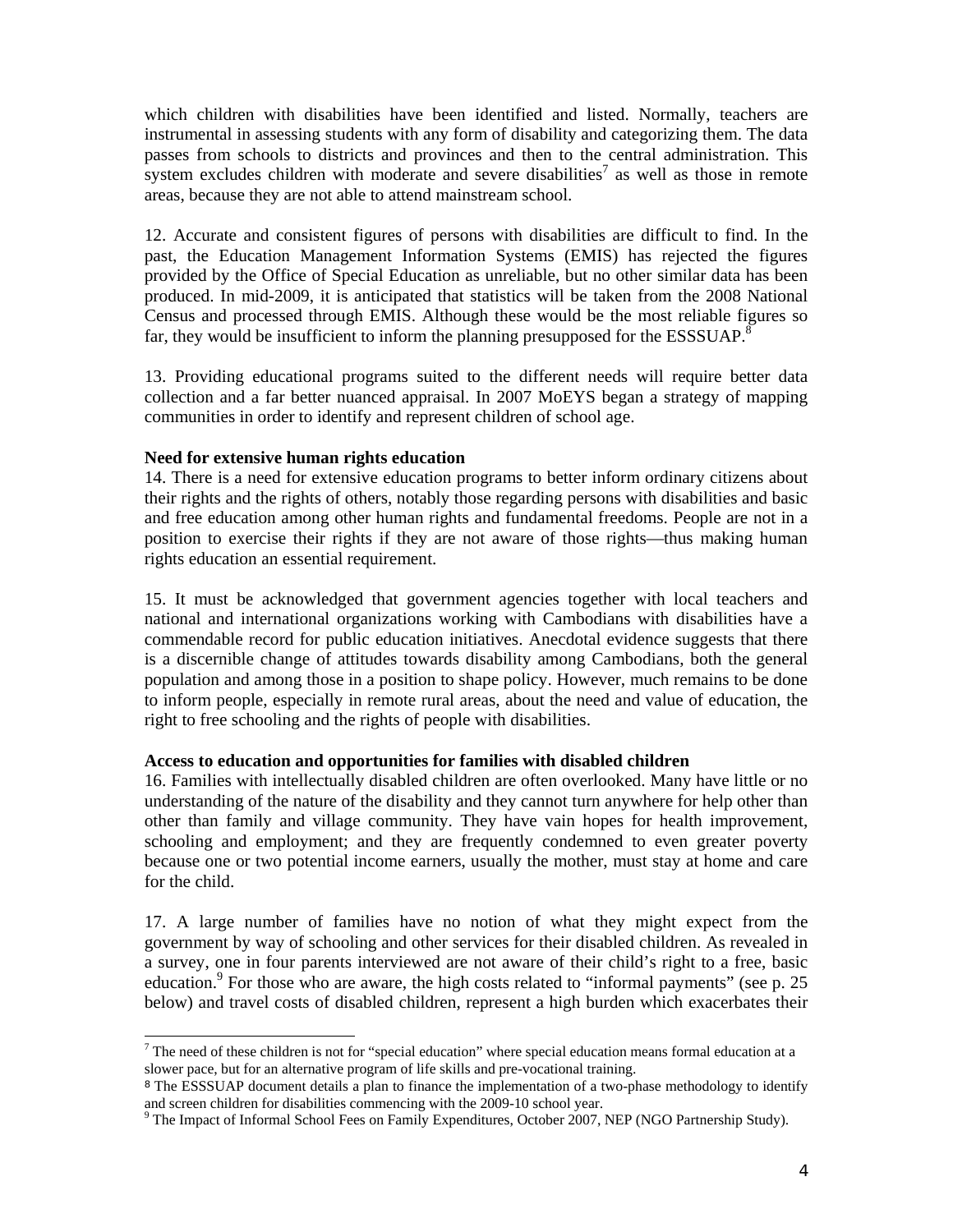poverty. Parents interviewed in a study<sup>10</sup> indicated costs were an inhibiting factor when considering schooling for their disabled children; some of them assuming that going to school or continuing at school was dependent on meeting all the associated costs.

18. Children who cannot afford these informal fees are at a higher risk of dropping out of school early.<sup>11</sup> 63 percent of those surveyed in the study<sup>12</sup> cited economic reasons for discontinuing their child's education. In the same survey, many parents reported that the success of their child at school depended on their ability to pay for extra tuition and that their inability to pay resulted in failure, repetition of grades, and a probable drop-out.

19. The ESSSUAP aims to enable greater community involvement at all stages of education in order to increase the understanding of the importance of education. It intends to raise community awareness of age-appropriate enrolment and stimulate the demand for education, through the availability of scholarships and increased parent-teacher contacts. Collaborative projects whereby NGOs assist with specialized training of teachers in government schools in Braille and sign language are already in place.

## **3. Right to work and to just and favourable conditions of work**

#### **Adequate conditions of work for teachers**

20. There are around 50,000 primary school teachers and 25,000 secondary school teachers in government schools.13 The Government is well within reach of having a primary school in every village and a lower secondary and upper secondary school in every district. The primary school net enrolment ratio for 2007-08 was 93.3 percent.<sup>14</sup> There continues to be a struggle to meet the demand for education at every level. In primary schools, the pupil-teacher ratio is 51:1, and many schools operate on a two-shift per day schedule. In lower secondary schools, the ratio is almost 32:1. Recruiting and appointing teachers to the most remote parts of the country poses a particular challenge.

21. For teachers in Cambodia conditions of service are demanding and remuneration is poor. Elementary school teachers are often under pressure to work a double shift to cope with the demand on schools. A teacher's take home salary, including overtime, is approximately USD 60 per month, but often less. The *Teaching in Cambodia* report indicates that three quarters of the teachers interviewed state that their salaries are subject to "facilitation fees", 55 percent have never received their full salary and 80 percent report delays in receiving salaries.<sup>1</sup>

22. Families where the teacher is the sole income-earner are likely to live in poverty if they only rely on their salary. The *Teaching in Cambodia* report indicated that 68 percent of teachers work on second jobs, essential for supplementing their income. Community perceptions of the biggest problems facing schools, in the Socio-Economic Survey of 2004, listed the low living standards of teachers as the first of 10 problems.<sup>16</sup>

l

<sup>&</sup>lt;sup>10</sup> Towards a Cooperative Approach: A study on the situation of children with intellectual disabilities in Cambodia, Carter J. et al, 2008.

<sup>&</sup>lt;sup>11</sup> Why Children Drop Out of School in Kampot, Voluntary Service Overseas (VSO), Roberts K., 2006<sup>12</sup> The Impact of Informal School Fees on Family Expenditure, 2007, p. vi

<sup>&</sup>lt;sup>13</sup> Benveniste L, Marshall J, Caridad Araujo M, *Teaching in Cambodia*, World Bank- Royal Government of Cambodia, 2008, p. 18 (*Teaching in Cambodia*) Cambodia, 2008, p. 18 (*Teaching in Cambodia*) 14 Supra ref. 12

<sup>&</sup>lt;sup>15</sup> *Teaching in Cambodia*, 2008, p. 18<br><sup>16</sup> Cambodia Socio-Economic Survey 2004